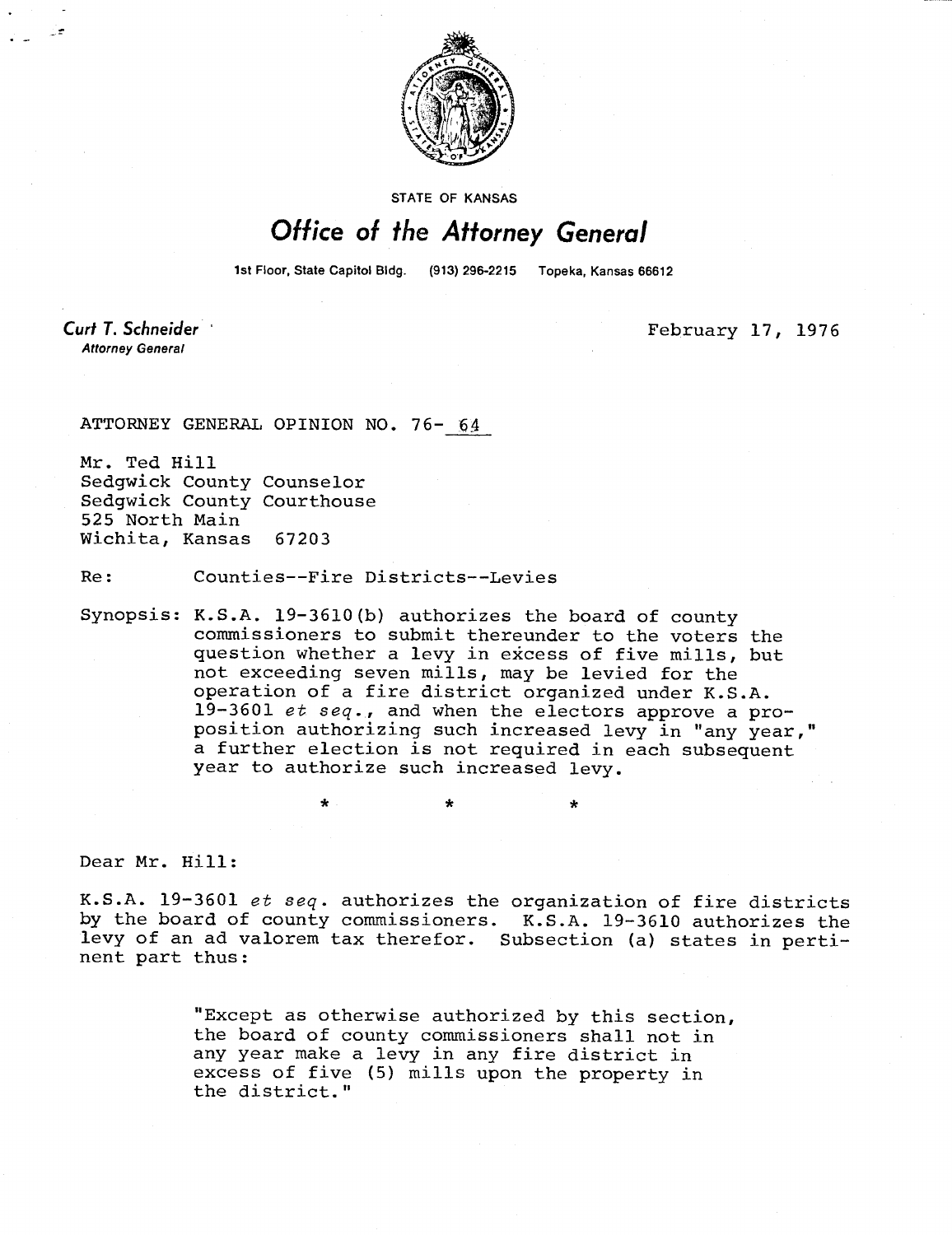Mr. Ted Hill Page Two February 17, 1976

Subsection (b) provides for a levy greater than five mills, but not to exceed seven mills, under certain circumstances:

> "The board of county commissioners of any county may, whenever the same is authorized by a majority of the electors of any fire district voting at an election called and held thereon, levy a tax of more than five (5) mills but not more than seven (7) mills in any year upon the property within such district. Such election shall be question submitted election and shall be called and held in the manner provided for the calling and holding of elections upon the question of issuance of bonds under the provisions of K.S.A. 10-120."

We are advised that at a special election on July 15, 1975, a question was submitted to and approved by the eligible and qualified electors thus:

> "Shall the Board of County Commissioners of Sedgwick County, Kansas, be authorized to increase the present authorized tax levy of not more than five (5) mills to not more than seven (7) mills in any year upon the property within Sedgwick County Fire District Number One?"

The question which is raised is whether, in order to levy in excess of five mills in any year subsequent to 1976, it is necessary that the question be submitted to the electors in each year in which such a levy is proposed.

Under the statute, the board may levy in excess of five mills, but not to exceed seven mills, "in any year" "when the same is authorized by a majority of the electors  $\ldots$  voting  $\ldots$  . thereon.  $\ldots$ ." Certainly, the statute authorizes the submission of such a question, for a levy increase, for only a single year. However, it also authorizes an increased levy in "any year" for which the voters have given approval. It authorizes the submission of a question to the electors for an increased levy in one or more specified years, or for "any year." In this instance, the proposition which was submitted to the electors conformed precisely with the proposition which the statute authorizes to be submitted to them, and that proposition